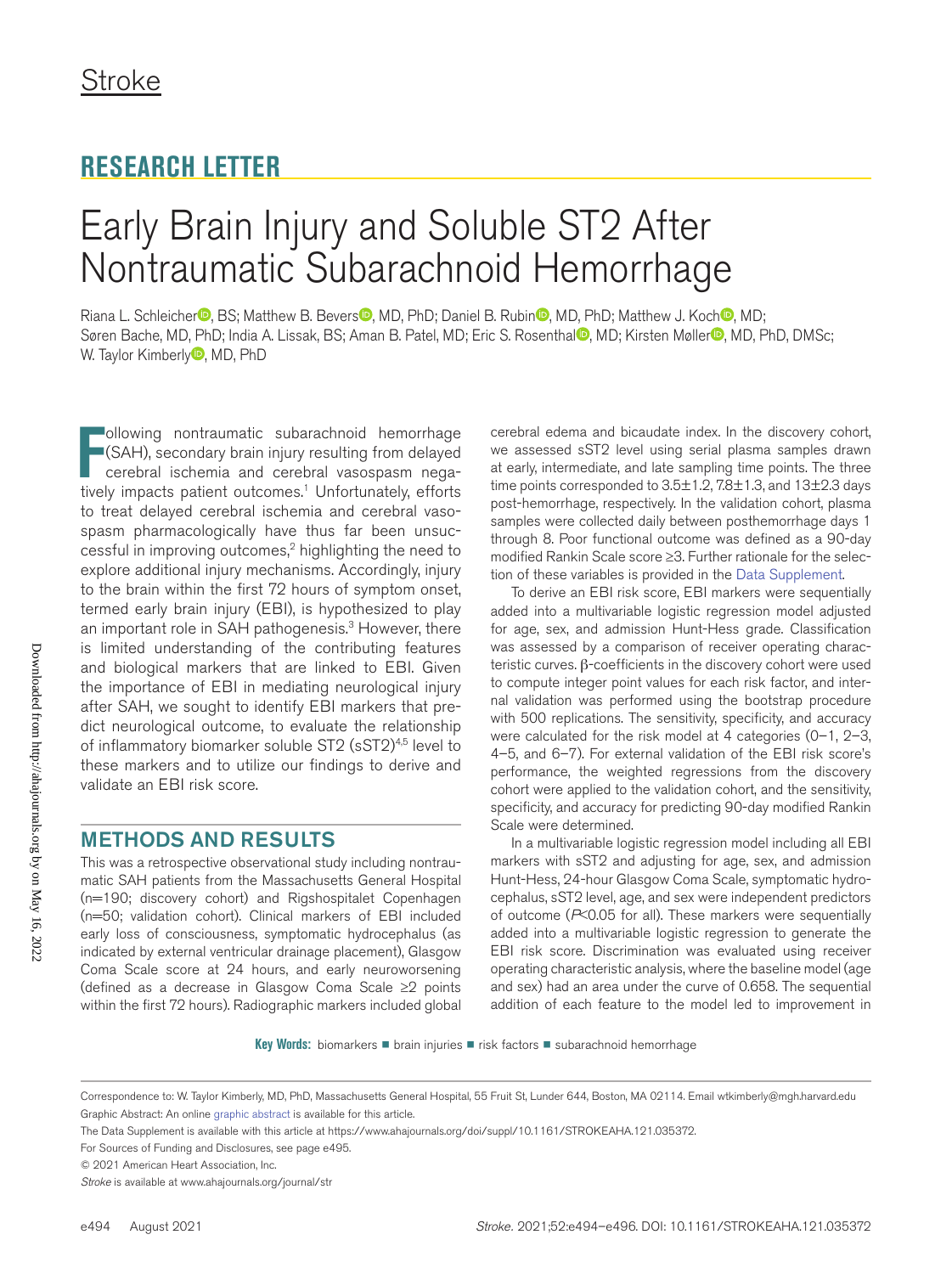model performance at each step, as shown in the Figure (A) (*P*<0.05 for each). The final model in the discovery cohort had an area under the curve of 0.910 (95% CI, 0.864–0.956). The components and weights of the EBI risk score are shown in the Figure (B). This score had a sensitivity of 93% (95% CI, 84%–98%), a specificity of 75% (95% CI, 67%–83%), and an accuracy of 82%. The distribution of 90-day modified Rankin Scale in patients with a higher EBI risk score versus lower risk patients is shown in the Figure (C).

The EBI risk score was further validated in a second cohort, utilizing the weighted regressions from the discovery cohort. The model performed similarly to that in the discovery cohort, with an area under the curve of 0.846, a sensitivity of 86% (95% CI, 57%–98%), a specificity of 83% (95% CI, 67%–94%), and an accuracy of 84%. The Figure (D) shows the distribution of modified Rankin Scale by risk score in the validation cohort.

### **SUMMARY**

In this study, we derived and validated a composite EBI risk score. In addition to confirming the importance of EBI in determining long-term SAH recovery, the risk score could be used for patient selection or risk stratification in future clinical trials. The score was derived and validated in 2 independent cohorts, highlighting its ability to perform across separate patient populations. Future studies should focus on validating the application of EBI in clinical settings, examining other biomarkers in addition to sST2, and deepening our understanding of the pathophysiologic factors that lead to EBI and impact patient outcomes.

#### ARTICLE INFORMATION

#### **Affiliations**

Division of Neurocritical Care (R.L.S., D.B.R., I.A.L., E.S.R., W.T.K.), Center for Genomic Medicine (R.L.S., W.T.K.), and Department of Neurosurgery (M.J.K., A.B.P.), Massachusetts General Hospital, Boston. Divisions of Stroke, Cerebrovascular and Critical Care Neurology, Brigham and Women's Hospital, Boston, MA (M.B.B.).

Department of Neuroanaesthesiology, Rigshospitalet (S.B., K.M.) and Department of Clinical Medicine, Faculty of Health and Medical Sciences (S.B., K.M.), University of Copenhagen, Denmark. Department of Neurosurgery, University of Illinois at Chicago (M.J.K.).

#### Sources of Funding

This study was supported by NIH R01 NS099209 (Dr Kimberly), NIH K23 NS112447 (Dr Bevers), NIH K23 NS105950 (Dr Rosenthal), NIH R25 NS065743-12 (Dr Rubin), American Academy of Neurology AI18-0000000062 (Dr Bevers), and the Heitman Neurovascular Research Foundation (Drs Kimberly, Bevers, Rosenthal).

#### **Disclosures**

Dr Rubin serves as a scientific advisory board member for Celgene. Dr Rosenthal receives funding from UCB Pharma, Inc, as a member of its scientific advisory board and from Ceribell, Inc, as a member of its scientific advisory board and has received grants from Sage Therapeutics outside the submitted work. Dr Bevers has received grants and personal fees from Biogen and personal fees from Atlas Ventures outside the submitted work. Dr Patel reports personal fees from Microvention, Medtronic, and Penumbra outside the submitted work. Dr Møller has received grants from the Lundbeck Foundation and Rigshospitalet Research Board during the conduct of the study. Dr Kimberly has received grant support and consulting fees from Biogen, Inc, and from NControl Therapeutics, Inc, and has patent 16/486687 pending and licensed. Dr Kimberly serves as a scientific advisory board member for Biogen, Inc, and NControl Therapeutics, Inc.

#### REFERENCES

- 1. Eagles ME, Tso MK, Macdonald RL. Cognitive impairment, functional outcome, and delayed cerebral ischemia after aneurysmal subarachnoid hemorrhage. *World Neurosurg*. 2019;124:e558–e562. doi:10.1016/j. wneu.2018.12.152
- 2. Vergouwen MDI, Algra A, Rinkel GJE. Endothelin receptor antagonists for aneurysmal subarachnoid hemorrhage: a systematic review and meta-analysis update. *Stroke*. 2012;43:2671–2676. doi: 10.1161/ STROKEAHA.112.666693
- 3. Fujii M, Yan J, Rolland WB, Soejima Y, Caner B, Zhang JH. Early brain injury, an evolving frontier in subarachnoid hemorrhage research. *Transl Stroke Res*. 2013;4:432–446. doi: 10.1007/s12975-013-0257-2
- 4. Savarraj J, Parsha K, Hergenroeder G, Ahn S, Chang TR, Kim DH, Choi HA. Early brain injury associated with systemic inflammation after subarachnoid hemorrhage. *Neurocrit Care*. 2018;28:203–211. doi: 10.1007/ s12028-017-0471-y
- 5. Bevers MB, Wolcott Z, Bache S, Hansen C, Sastre C, Mylvaganam R, Koch MJ, Patel AB, Møller K, Kimberly WT. Soluble ST2 links inflammation to outcome after subarachnoid hemorrhage. *Ann Neurol*. 2019;86:384–394. doi: 10.1002/ana.25545